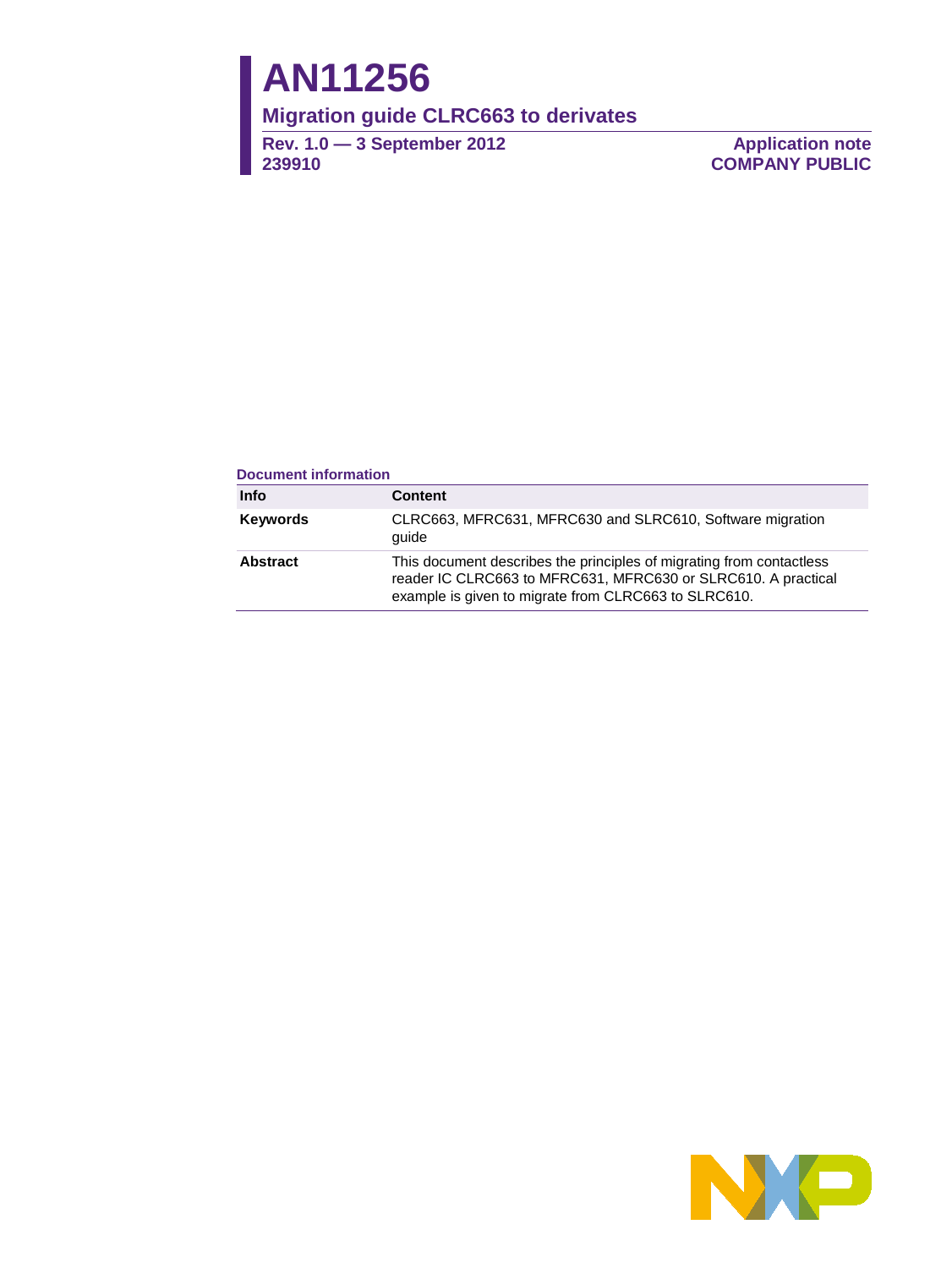| <b>Revision history</b> |  |
|-------------------------|--|
|-------------------------|--|

| <b>Rev</b> | <b>Date</b> | <b>Description</b> |
|------------|-------------|--------------------|
| 1.0        | 20120903    | First value        |

# **Contact information**

For more information, please visit: [http://www.nxp.com](http://www.nxp.com/)

For sales office addresses, please send an email to: [salesaddresses@nxp.com](mailto:salesaddresses@nxp.com)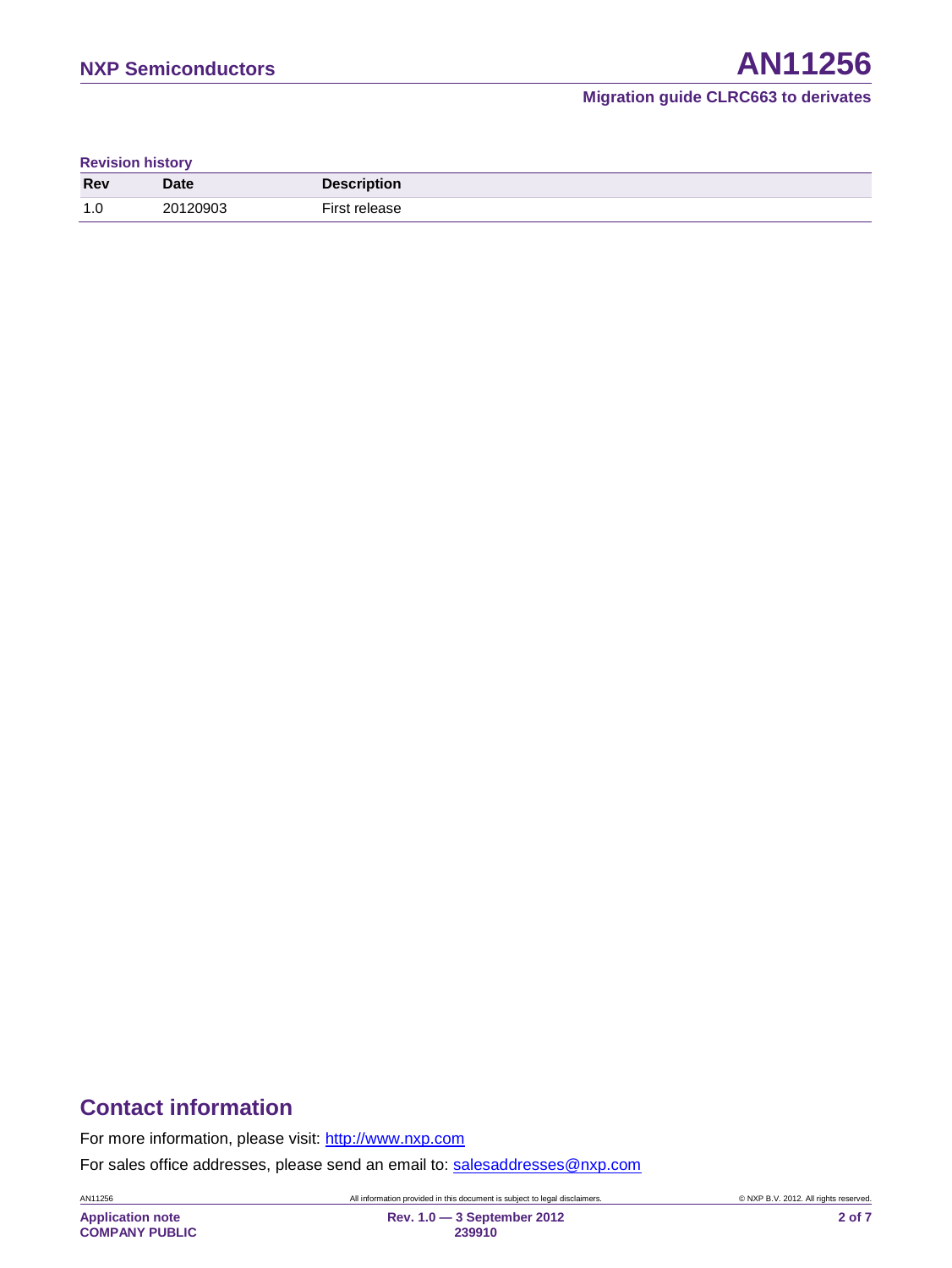## <span id="page-2-0"></span>**1. Introduction**

#### <span id="page-2-1"></span>**1.1 Scope**

The main target of this document is focused on explaining the steps to migrate from CLRC663 to MFRC631, MFRC630 or SLRC610. This document will give a short overview about the changes in soft and hardware

Protocol related communication to MIFARE cards is not scope of this document. For more information on card commands and how they are used, refer to the Example Project source code, the "NXP Reader library" document and the MIFARE application notes.

## <span id="page-2-2"></span>**1.2 Audience**

This document is intended for use by manufacturers wanting to migrate from CLRC663 to MFRC631, MFRC630 or SLRC610.

## <span id="page-2-3"></span>**2. Hardware migration**

From a hardware point of view nothing has to be changed. The MFRC631, MFRC630 and SLRC610 are fully pin compatible to CLRC663. The antenna matching also doesn't need to be changed. But be aware tuning and measurement of the reader antenna has always to be performed at the final mounting position to consider all parasitic effects, e.g. metal influence on quality factor, inductance and additional capacitance.

## <span id="page-2-4"></span>**3. Software migration**

## <span id="page-2-5"></span>**3.1 General aspects**

The CLRC663 device is designed to communicate in the following operation modes:

- 1. read/write mode supporting ISO/IEC 14443A/MIFARE
- 2. read/write mode supporting ISO/IEC 14443B
- 3. read/write mode supporting FeliCa scheme
- 4. read/write mode supporting ISO/IEC 15693
- 5. read/write mode supporting ICODE EPC UID/ EPC OTP
- 6. read/write mode supporting ISO/IEC 18000-3 Mode 3

The MFRC631 device is designed to communicate in the following operation modes:

- 1. read/write mode supporting ISO/IEC 14443A/MIFARE
- 2. read/write mode supporting ISO/IEC 14443B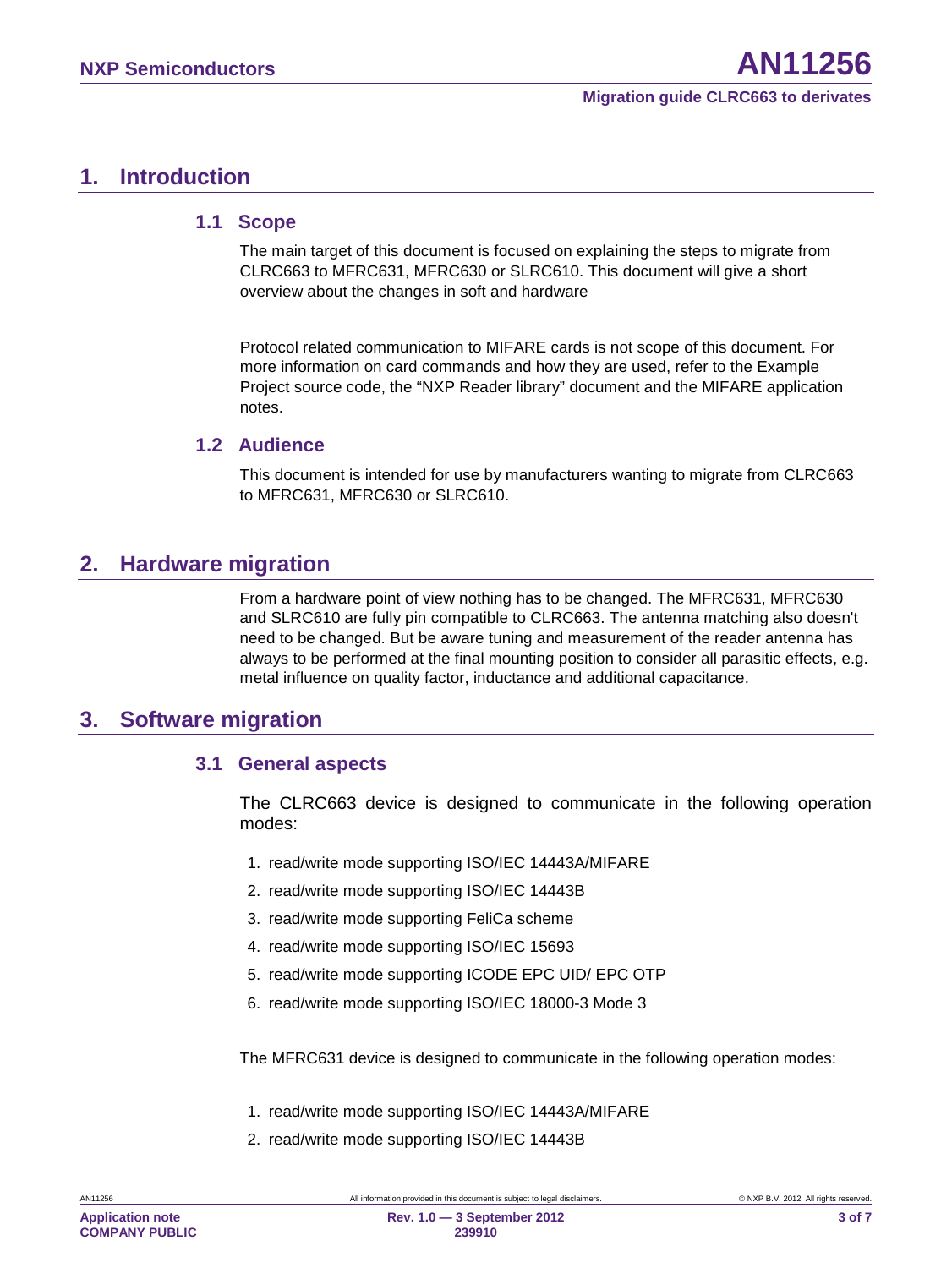The MFRC630 device is designed to communicate in the following operation modes:

1. read/write mode supporting ISO/IEC 14443A/MIFARE

The SLRC610 device is designed to communicate in the following operation modes:

- 1. read/write mode supporting ISO/IEC 15693
- 2. read/write mode supporting ICODE EPC UID/ EPC OTP
- 3. read/write mode supporting ISO/IEC 18000-3 Mode 3

The communication distance is dependent on different factors including primarily

- the reader and card antenna size
- antenna area
- coupling between antennas
- generated Reader HF field
- minimum H-Field required by card
- environmental influences and other aspects.

<span id="page-3-0"></span>**To setup the main protocol settings for MFRC631, MFRC630 or SLRC610 the "loadprotocol" must be used.** 

#### **3.2 MFRC631 and MFRC630**

For MFRC631 and MFRC630 the supported protocol numbers stay the same. So for both derivates the "PHHAL\_HW\_RC663\_RXTX\_xxx" table, in the phhalHw\_Rc663\_Int.h file doesn't need to be changed.

#### <span id="page-3-1"></span>**3.3 SLRC610**

For SLRC610 the protocol numbers have changed. So for both derivates the "PHHAL\_HW\_RC663\_RXTX\_xxx" table, in the phhalHw\_Rc663\_Int.h file, need to be changed. This can be done as shown in the example below. Added to that a "RC610\_specific" flag needs to be defined in the project.

PHHAL\_HW\_RC663\_RXTX\_xxx example for using SLRC610:

```
/*@}*/
```

```
/** \name RXTX settings for #PHHAL_HW_RC663_CMD_LOADPROTOCOL
*/
/*@{*/
#define PHHAL_HW_RC663_RXTX_I14443A_106 0x00U /**< 
ISO14443A Operating mode at 106kbit/s. */
#define PHHAL_HW_RC663_RXTX_I14443A_212 0x01U /**< 
ISO14443A Operating mode at 212kbit/s. */
#define PHHAL_HW_RC663_RXTX_I14443A_424 0x02U /**< 
ISO14443A Operating mode at 414kbit/s. */
```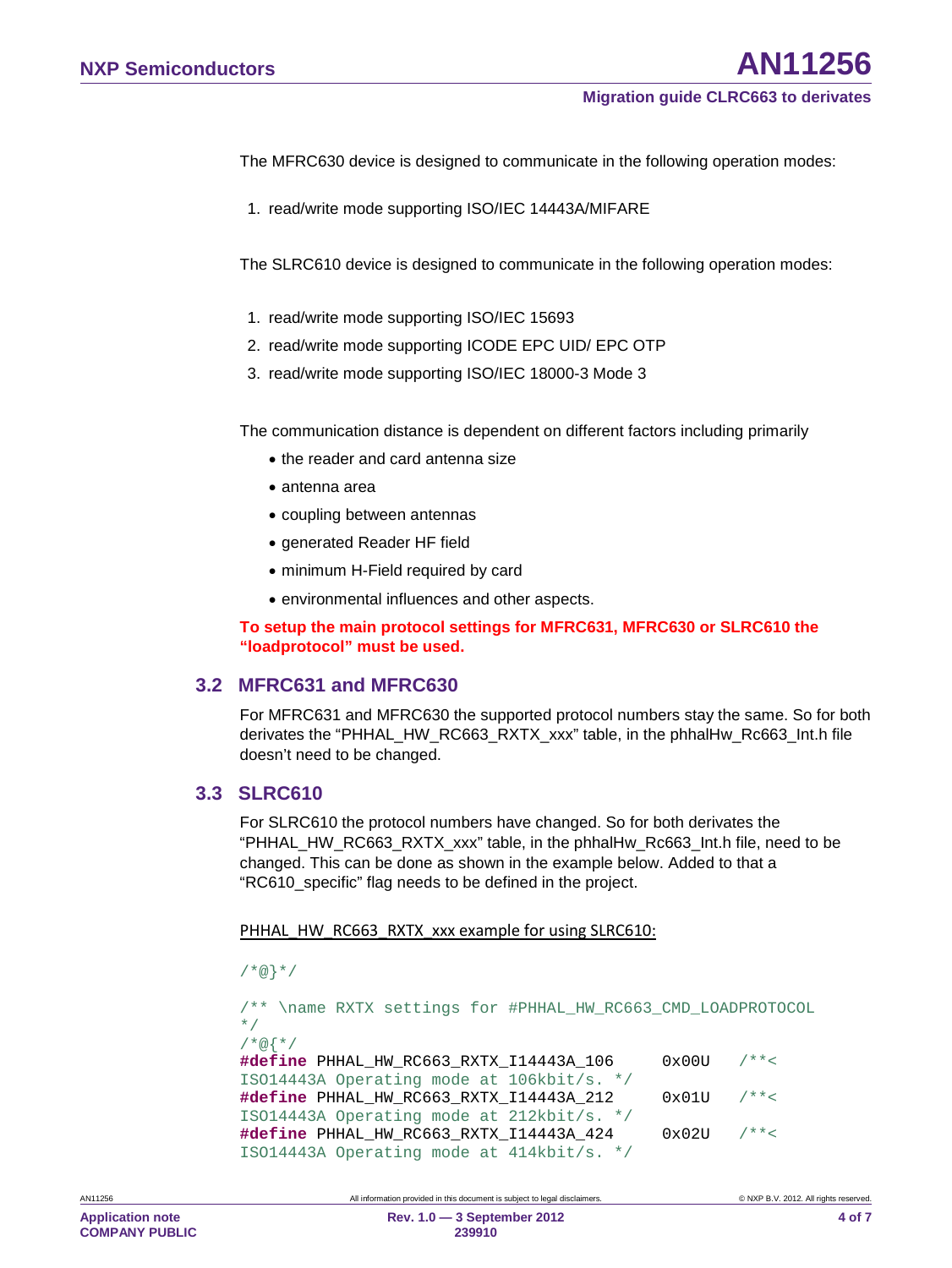| #define PHHAL_HW_RC663_RXTX_I14443A_848<br>ISO14443A Operating mode at 848kbit/s. */                             | 0x03U           | $1**$                  |
|------------------------------------------------------------------------------------------------------------------|-----------------|------------------------|
| #define PHHAL_HW_RC663_RXTX_I14443B_106<br>ISO14443B Operating mode at 106kbit/s. */                             | 0x04U           | $1**<$                 |
| #define PHHAL_HW_RC663_RXTX_I14443B_212<br>ISO14443B Operating mode at 212kbit/s. */                             | 0x05U           | $1**<$                 |
| #define PHHAL_HW_RC663_RXTX_I14443B_424<br>ISO14443B Operating mode at 414kbit/s. */                             | 0x06U           | $1**<$                 |
| #define PHHAL_HW_RC663_RXTX_I14443B_848<br>ISO14443B Operating mode at 848kbit/s. */                             | 0x07U           | $1 * * <$              |
| #define PHHAL_HW_RC663_RXTX_FELICA_212<br>Operating mode at 212kbit/s. */                                        | 0x08U           | $/**<$ FeliCa          |
| #define PHHAL_HW_RC663_RXTX_FELICA_424<br>Operating mode at 424kbit/s. */                                        | 0x09U           | $/**<$ FeliCa          |
| #ifndef RC610_specific<br>#define PHHAL_HW_RC663_RXTX_I15693_1004<br>IS015693 One-Out-Of-Four Operating mode. */ | 0x0AU           | $1**<$                 |
| #define PHHAL_HW_RC663_RXTX_I15693_HIGH_SSC                                                                      | 0x0AU           | $7 * * <$              |
| ISO15693 High-Speed (RX) Operating mode (Single Subcarrier).                                                     |                 | $\star$ /              |
| #define PHHAL_HW_RC663_RXTX_I15693_FAST                                                                          | 0x0BU           | $7 * * <$              |
| ISO15693 Fast-Speed (RX) Operating mode (Single Subcarrier).<br>#define PHHAL_HW_RC663_RXTX_I15693_100256        | 0x0CU           | $\star$ /<br>$7 * * <$ |
| IS015693 One-Out-Of-256 Operating mode. */                                                                       |                 |                        |
| #define PHHAL_HW_RC663_RXTX_I15693_HIGH_DSC                                                                      | 0x0CU           | $7 * * <$              |
| ISO15693 High-Speed (RX) Operating mode (Dual Subcarrier). */                                                    |                 |                        |
| #define PHHAL_HW_RC663_RXTX_EPC_UID<br>$EPC/UID. * /$                                                            | 0x0DU           | $/**<$ ICode           |
| #define PHHAL_HW_RC663_RXTX_I18000P3M3_DS_M2                                                                     | $0 \times 0$ EU | $/**<$ ICode           |
| ISO18000-3 Mode3 424 kBit/s (M=2). */<br>#else                                                                   |                 |                        |
| #define PHHAL_HW_RC663_RXTX_I15693_1004<br>ISO15693 One-Out-Of-Four Operating mode. */                           | 0x00U           | $7 * * <$              |
| #define PHHAL_HW_RC663_RXTX_I15693_HIGH_SSC                                                                      | 0x00U           | $7 * * <$              |
| ISO15693 High-Speed (RX) Operating mode (Single Subcarrier).                                                     |                 | $\star$ /              |
| #define PHHAL_HW_RC663_RXTX_I15693_FAST                                                                          | 0x01U           | $7 * * <$              |
| ISO15693 Fast-Speed (RX) Operating mode (Single Subcarrier).                                                     |                 | $\star$ /              |
| #define PHHAL_HW_RC663_RXTX_I15693_100256 $0x02U$ /**<                                                           |                 |                        |
| IS015693 One-Out-Of-256 Operating mode. */                                                                       |                 |                        |
| #define PHHAL_HW_RC663_RXTX_I15693_HIGH_DSC<br>ISO15693 High-Speed (RX) Operating mode (Dual Subcarrier). */     | 0x02U           | $7 * * <$              |
| #define PHHAL_HW_RC663_RXTX_EPC_UID                                                                              |                 | $0x03U$ /**< ICode     |
| $EPC/UID. * /$                                                                                                   |                 |                        |
| #define PHHAL_HW_RC663_RXTX_I18000P3M3_DS_M2                                                                     |                 | $0x04U$ /**< ICode     |
| ISO18000-3 Mode3 424 kBit/s (M=2). */<br>#endif                                                                  |                 |                        |
| #define PHHAL_HW_RC663_RXTX_I18000P3M3_DS_M4                                                                     | 0x0FU           | $1**<$                 |
| ICode ISO18000-3 Mode3 424 kBit/s (M=4). */<br>#define PHHAL_HW_RC663_RXTX_I18000P3M3_QS_M2                      | 0x10U           | $1**<$                 |
| ICode ISO18000-3 Mode3 848 kBit/s (M=2). */<br>#define PHHAL_HW_RC663_RXTX_I18000P3M3_QS_M4                      | 0x11U           | $1 * * <$              |
| ICode ISO18000-3 Mode3 848 kBit/s (M=4). */<br>$/*@$ * /                                                         |                 |                        |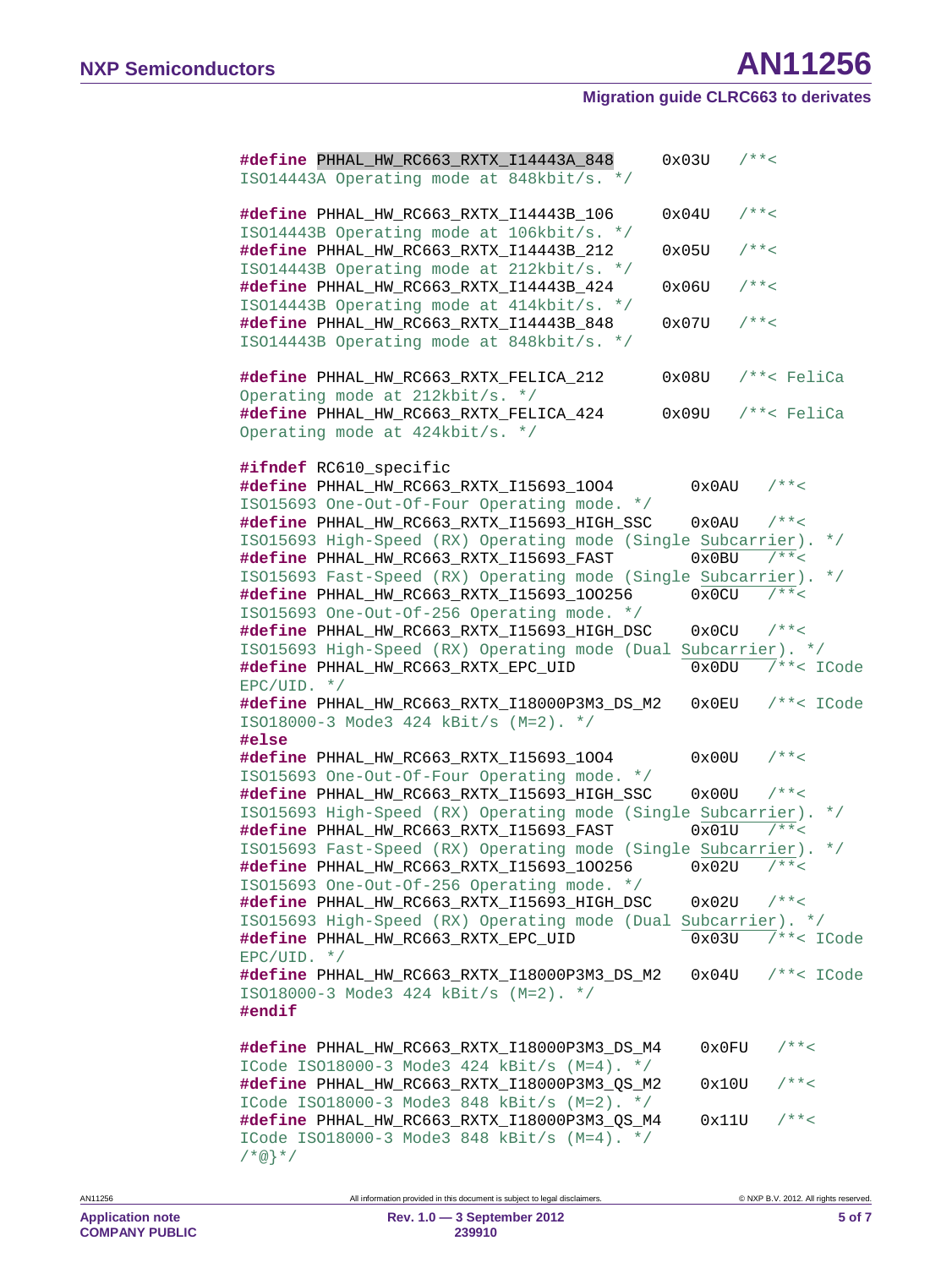## <span id="page-5-0"></span>**4. Legal information**

#### <span id="page-5-1"></span>**4.1 Definitions**

**Draft —** The document is a draft version only. The content is still under internal review and subject to formal approval, which may result in modifications or additions. NXP Semiconductors does not give any representations or warranties as to the accuracy or completeness of information included herein and shall have no liability for the consequences of use of such information.

## <span id="page-5-2"></span>**4.2 Disclaimers**

**Limited warranty and liability —** Information in this document is believed to be accurate and reliable. However, NXP Semiconductors does not give any representations or warranties, expressed or implied, as to the accuracy or completeness of such information and shall have no liability for the consequences of use of such information.

In no event shall NXP Semiconductors be liable for any indirect, incidental, punitive, special or consequential damages (including - without limitation lost profits, lost savings, business interruption, costs related to the removal or replacement of any products or rework charges) whether or not such damages are based on tort (including negligence), warranty, breach of contract or any other legal theory.

Notwithstanding any damages that customer might incur for any reason whatsoever, NXP Semiconductors' aggregate and cumulative liability towards customer for the products described herein shall be limited in accordance with the Terms and conditions of commercial sale of NXP Semiconductors.

**Right to make changes —** NXP Semiconductors reserves the right to make changes to information published in this document, including without limitation specifications and product descriptions, at any time and without notice. This document supersedes and replaces all information supplied prior to the publication hereof.

**Suitability for use —** NXP Semiconductors products are not designed, authorized or warranted to be suitable for use in life support, life-critical or safety-critical systems or equipment, nor in applications where failure or malfunction of an NXP Semiconductors product can reasonably be expected to result in personal injury, death or severe property or environmental damage. NXP Semiconductors accepts no liability for inclusion and/or use of NXP Semiconductors products in such equipment or applications and therefore such inclusion and/or use is at the customer's own risk.

**Applications —** Applications that are described herein for any of these products are for illustrative purposes only. NXP Semiconductors makes no representation or warranty that such applications will be suitable for the specified use without further testing or modification.

Customers are responsible for the design and operation of their applications and products using NXP Semiconductors products, and NXP Semiconductors accepts no liability for any assistance with applications or customer product design. It is customer's sole responsibility to determine whether the NXP Semiconductors product is suitable and fit for the customer's applications and products planned, as well as for the planned application and use of customer's third party customer(s). Customers should provide appropriate design and operating safeguards to minimize the risks associated with their applications and products.

NXP Semiconductors does not accept any liability related to any default, damage, costs or problem which is based on any weakness or default in the customer's applications or products, or the application or use by customer's third party customer(s). Customer is responsible for doing all necessary testing for the customer's applications and products using NXP Semiconductors products in order to avoid a default of the applications and the products or of the application or use by customer's third party customer(s). NXP does not accept any liability in this respect.

**Export control —** This document as well as the item(s) described herein may be subject to export control regulations. Export might require a prior authorization from competent authorities.

**Evaluation products —** This product is provided on an "as is" and "with all faults" basis for evaluation purposes only. NXP Semiconductors, its affiliates and their suppliers expressly disclaim all warranties, whether express, implied or statutory, including but not limited to the implied warranties of noninfringement, merchantability and fitness for a particular purpose. The entire risk as to the quality, or arising out of the use or performance, of this product remains with customer.

In no event shall NXP Semiconductors, its affiliates or their suppliers be liable to customer for any special, indirect, consequential, punitive or incidental damages (including without limitation damages for loss of business, business interruption, loss of use, loss of data or information, and the like) arising out the use of or inability to use the product, whether or not based on tort (including negligence), strict liability, breach of contract, breach of warranty or any other theory, even if advised of the possibility of such damages

Notwithstanding any damages that customer might incur for any reason whatsoever (including without limitation, all damages referenced above and all direct or general damages), the entire liability of NXP Semiconductors, its affiliates and their suppliers and customer's exclusive remedy for all of the foregoing shall be limited to actual damages incurred by customer based on reasonable reliance up to the greater of the amount actually paid by customer for the product or five dollars (US\$5.00). The foregoing limitations, exclusions and disclaimers shall apply to the maximum extent permitted by applicable law, even if any remedy fails of its essential purpose.

## <span id="page-5-3"></span>**4.3 Licenses**

**Purchase of NXP ICs with ISO/IEC 14443 type B functionality**



This NXP Semiconductors IC is ISO/IEC 14443 Type B software enabled and is licensed under Innovatron's Contactless Card patents license for ISO/IEC 14443 B.

The license includes the right to use the IC in systems and/or end-user equipment.

**RATP/Innovatron Technology**

## <span id="page-5-4"></span>**4.4 Trademarks**

Notice: All referenced brands, product names, service names and trademarks are property of their respective owners.

**MIFARE —** is a trademark of NXP B.V.

**Application note COMPANY PUBLIC**